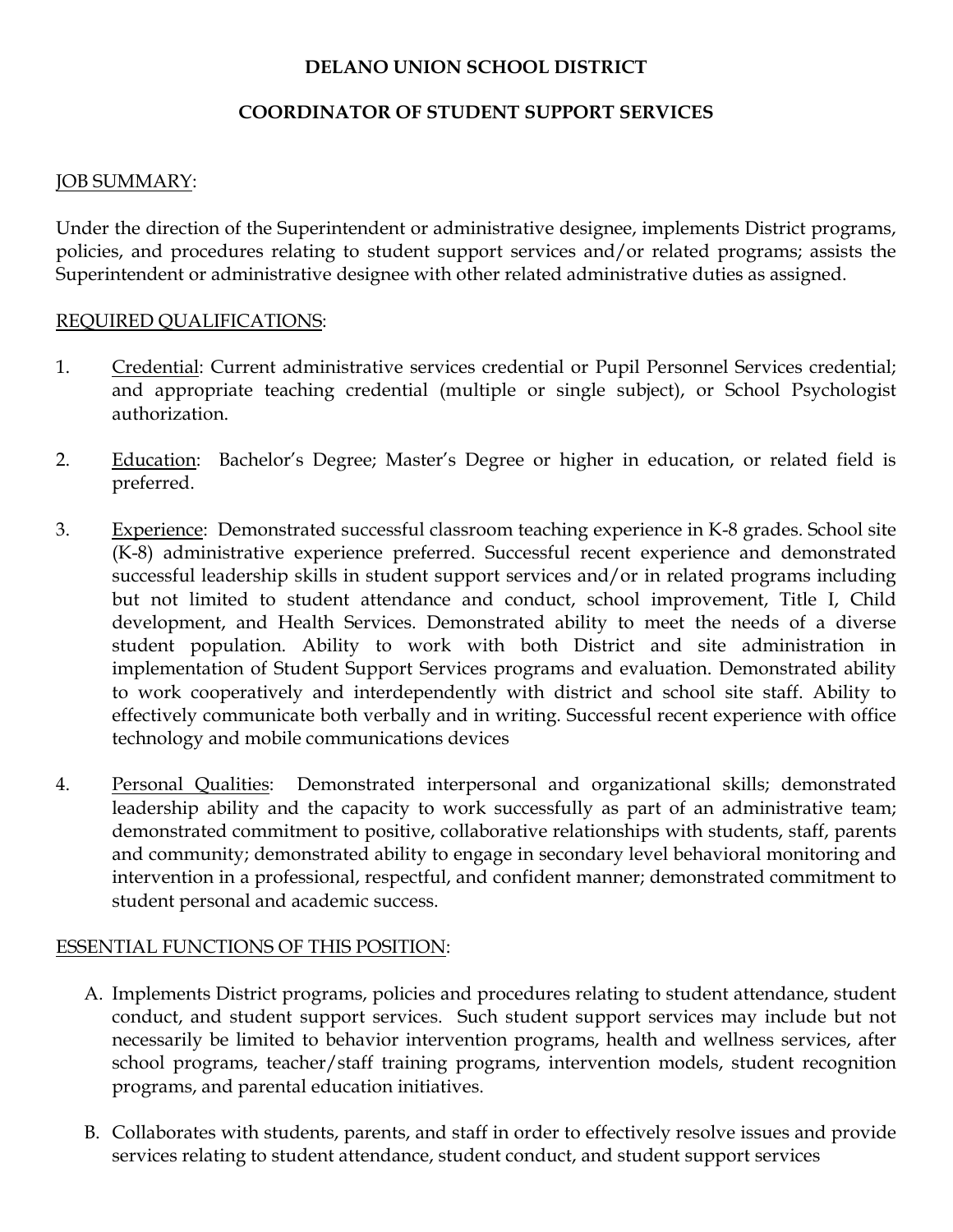- C. Collaborates with District/site student support staff in order to make student support services available and effective for students and parents.
- D. Initiates and conducts parent conferences and home visits in order to collaborate with parents and/or guardians regarding student attendance, conduct, and student support issues.
- E. Proactively engages in regular site visits to assess and support program implementation, program delivery, and the quality of services for students.
- F. Locates, interprets, and applies law, policy, and procedures applicable to the delivery of tiered interventions within the District's PBIS/Multi-Tiered Support Systems framework.
- G. Support the development of Behavior Intervention Plans, Behavior Support Plans and 504 Plans.
- H. Prepares and distributes necessary and appropriate information and training relating to student attendance, student conduct, and student support services as required by students, parents, staff, and administration.
- I. Aligns fiscal, human and material resources to support positive student outcomes and extend student learning.
- J. Participates in District level committees including but not limited to SARB, expulsion hearings, and other site committees as assigned.
- K. Collaborates with law enforcement agencies, social services agencies, and other community organizations in order to implement District policies and procedures.
- L. Establishes and models a positive, cooperative working relationship with students, staff, administration, parents, and others contacted in the course of school duties.
- M. Presents a personal appearance which does not decrease teacher effectiveness or student achievement, nor constitute a health or safety hazard to self or others.
- N. Evaluates staff as assigned.
- O. Performs other administrative duties as assigned by Superintendent or administrative designee.
- P. Incorporated within one or more of the previously mentioned essential functions of this job description are the following essential physical requirements. Place the applicable number from the chart below that best indicates what percentage of time is spent on each of the following essential physical requirements. The categories refer to the overall requirements on an annual basis:
	- 1. Seldom = Less than 25% 3. Often = 51.75%
	- 2. Occasional =  $25 50\%$  4. Very Frequent =  $76\%$  & above